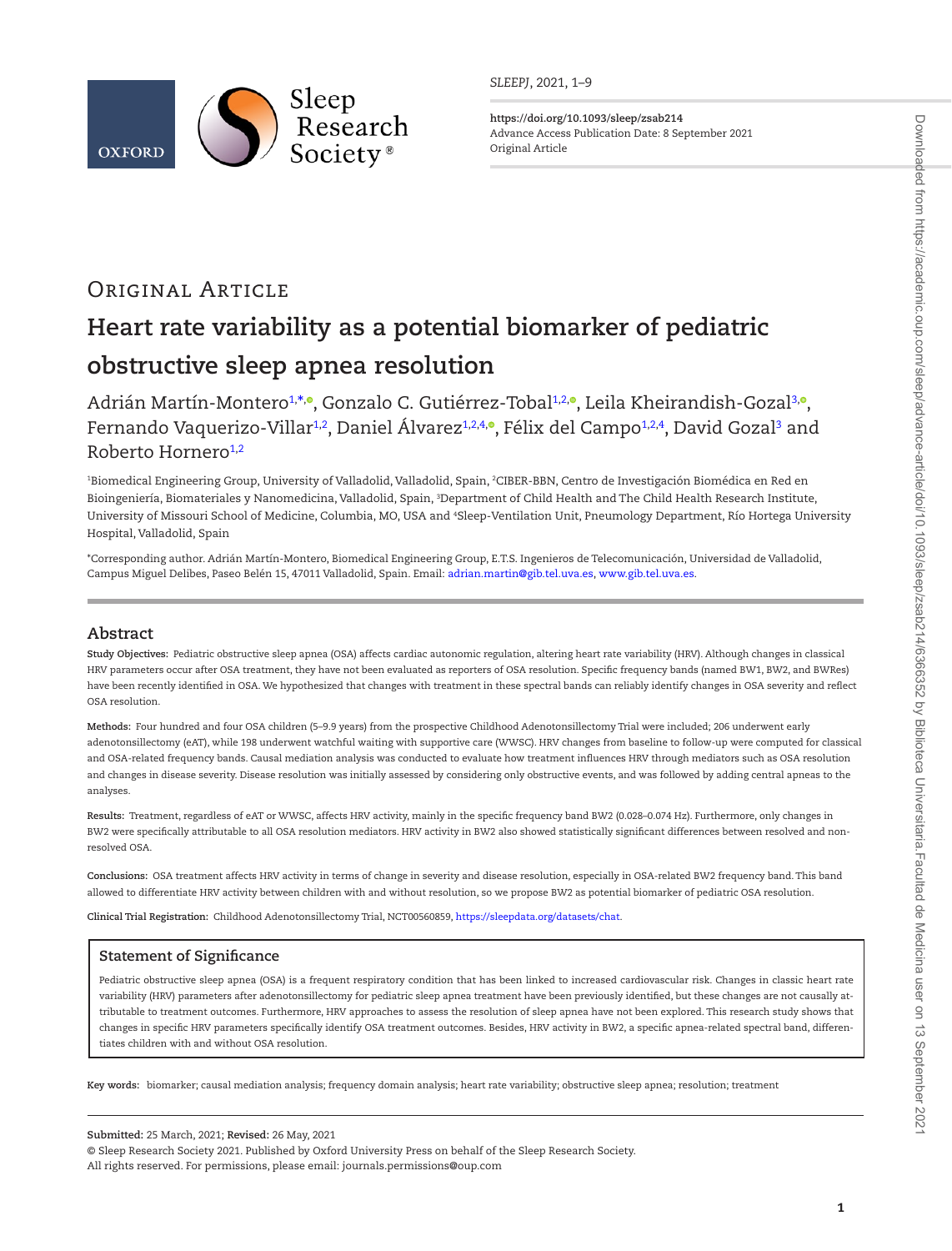# Introduction

Pediatric obstructive sleep apnea (OSA) is a highly prevalent sleep respiratory disorder, affecting between 1% and 5% of the general pediatric population [\[1](#page-7-0)]. It is characterized by disruptions in the normal ventilation during sleep due to intermittent complete upper airway obstruction (apnea) and/or prolonged partial obstruction (hypopnea) [[2](#page-7-1)]. Since its initial description, OSA in children has been linked to increased cardiovascular risk, as illustrated by impaired autonomic regulation, right and left ventricular hypertrophy, increased systemic and pulmonary blood pressure, and nocturnal cardiac strain [\[1](#page-7-0)].

The currently accepted gold standard for pediatric OSA diagnosis is overnight polysomnography (PSG) [[3](#page-7-2), [4](#page-7-3)]. During this test, children spend the night in a sleep laboratory where up to 32 biomedical signals are recorded, including the electrocardiogram (ECG). Those signals are evaluated following consensus-based guidelines to obtain indices of respiratory disturbance, with the obstructive apnea-hypopnea index (OAHI) being the most commonly used [\[2](#page-7-1), [3](#page-7-2)]. OAHI is used to establish OSA presence and severity, by reflecting the number of obstructive events per hour of sleep (e/h) [[3](#page-7-2)]. Apneic events occurring in absence of inspiratory effort are considered as reflecting central events [\[5\]](#page-7-4). Although the clinical significance of central apneas in children is under discussion, a central apnea index  $(CAI) \ge 1$  e/h is common and should be incorporated into the clinical report [\[6](#page-7-5)]. Both central and mixed events (include both central and obstructive components) are often added to OAHI to form the overarching apneahypopnea index (AHI), which is employed to define the presence and severity of the obstructive and central sleep apnea (OSA<sub>0+C</sub>) [[7](#page-7-6)]. Adenotonsillectomy (AT) is often the first line of treatment, and commonly results in improved OAHI or even OSA resolution in a large proportion of the children [[8,](#page-7-7) [9\]](#page-7-8). In addition, significant reductions in the CAI after AT have also been reported [[6](#page-7-5)].

The Childhood Adenotonsillectomy Trial (CHAT) was a prospective randomized trial designed to evaluate the efficacy of early adenotonsillectomy (eAT) versus a strategy of watchful waiting with supportive care (WWSC) for OSA treatment [\[10,](#page-7-9) [11\]](#page-7-10). Interestingly, the original CHAT study showed that half of the children who underwent WWSC experimented OSA resolution, while only a proportion of those undergoing eAT normalized their sleep studies [[11\]](#page-7-10). These findings have led several investigators to analyze the CHAT database based on OSA resolution rather than rely on the treatment arm [\[12–](#page-7-11)[14\]](#page-7-12). Accordingly, changes in heart rate emerged because of OSA improvements independent of the intervention, suggesting that it is the change in disease severity that induced changes in cardiac activity [[13,](#page-7-13) [14\]](#page-7-12). Likewise, increased awareness to the cardiovascular risks associated with pediatric OSA has led several researchers to analyze the effects of treatment on the ECG [\[13](#page-7-13)[–16\]](#page-7-14), on pulse rate [[17,](#page-7-15) [18](#page-7-16)], and on heart rate variability (HRV) [\[19–](#page-7-17)[22\]](#page-8-0).

HRV analysis evaluates the state of the autonomic nervous system (ANS) [[23\]](#page-8-1). In patients with OSA, the heart responds to respiratory events with progressive bradycardia followed by abrupt tachycardia, although such patterns can be highly variable depending on the duration and severity of each of the respiratory events [[24](#page-8-2)–[27](#page-8-3)]. These characteristics patterns are the basis for the study of the treatment effects on HRV trends. For example, Isaiah et al. [\[19\]](#page-7-17) analyzed changes in HRV related to pediatric OSA treatment employing the CHAT database to conduct a causal mediation analysis (CMA). This analysis allows

for evaluation as to whether the treatment has a measurable effect, while detecting potential causal pathways through which treatment influences changes in HRV [[28](#page-8-4)]. Although several differences in HRV emerged after treatment, these changes were deemed as not causally attributable to changes in OAHI or in oxyhemoglobin desaturation index (ODI) following treatment [\[19](#page-7-17)]. However, Isaiah et al. [\[19\]](#page-7-17) only evaluated the classical HRV spectral bands [[29\]](#page-8-5), that is, very low frequency (VLF, 0–0.04 Hz), low frequency (LF, 0.04–0.15 Hz), and high frequency (HF, 0.15–0.4 Hz) bands, as all the previous studies in which treatment effects on HRV were assessed [\[19](#page-7-17)[–22\]](#page-8-0). In a previous study [\[30\]](#page-8-6), we showed that the classical spectral bands have limitations that restrict the information relevant to pediatric OSA, and identified novel specific spectral bands that improved disease characterization. Furthermore, although HRV changes after treatment have been evaluated earlier, the ability of HRV classical and novel spectral band changes to assess resolution of both OSA and  $OSA_{O+C}$  has not been evaluated.

Therefore, we hypothesized that specific changes in the pediatric OSA-related HRV spectral bands will occur, which are causally attributable to disease resolution, regardless of OSA resolution occurred after eAT or WWSC. Accordingly, we incorporated two specific objectives: (1) to evaluate the treatment effects on HRV indices including both classical and novel OSA spectral bands, and (2) to assess HRV potential ability to reflect resolution, not only when considering OSA context, but also in the  $OSA_{_{O+C}}$  context.

# Methods

#### **Subjects and signals under study**

The multicenter CHAT study is a large database initially designed to analyze the effects of eAT versus WWSC for pediatric OSA treatment. The rationale, design, and primary outcomes for the CHAT study have been previously reported [[10](#page-7-9), [11\]](#page-7-10), and all data are available at <https://sleepdata.org/datasets/chat>. The study investigators recruited children between 5 and 9.9 years with OSA symptoms for a baseline nocturnal laboratory-based PSG. We included 404 subjects who were randomly assigned to eAT or WWSC (206 vs. 198 children), met the inclusion criteria (for more details see reference [[11](#page-7-10)]), and completed a follow-up laboratory-based PSG 7 months later.

In this study, we evaluated disease resolution regardless of the treatment arm. First, as in the original CHAT study, we assessed OSA resolution, considering resolution as those subjects in whom at follow-up an OAHI  $\leq$  2 e/h and an obstructive apnea index (OAI)  $\leq$  1 e/h were present [\[11](#page-7-10)] (i.e. 252 resolution vs. 152 no resolution subjects). Furthermore, we considered the importance of central apneas in  $OSA_{O+C}$ , by defining more stringent rules for disease resolution based on the overall AHI and the apnea index (AI). Thus, those children who presented an AHI ≤ 2 e/h and an AI  $\leq$  1 e/h at follow-up were considered as  $\mathrm{OSA}_{\mathrm{O}+\mathrm{C}}$ resolved (157 resolution vs. 247 no resolution subjects). [Table](#page-2-0)  [1](#page-2-0) shows the demographic and relevant clinical data for these groups at baseline.

All the nocturnal PSGs were performed following the 2007 American Academy of Sleep Medicine recommendations [\[3\]](#page-7-2). The comprehensive pre-processing protocol from ECG acquisition to HRV extraction is provided in the [Online Supplement](http://academic.oup.com/sleep/article-lookup/doi/10.1093/sleep/zsab214#supplementary-data).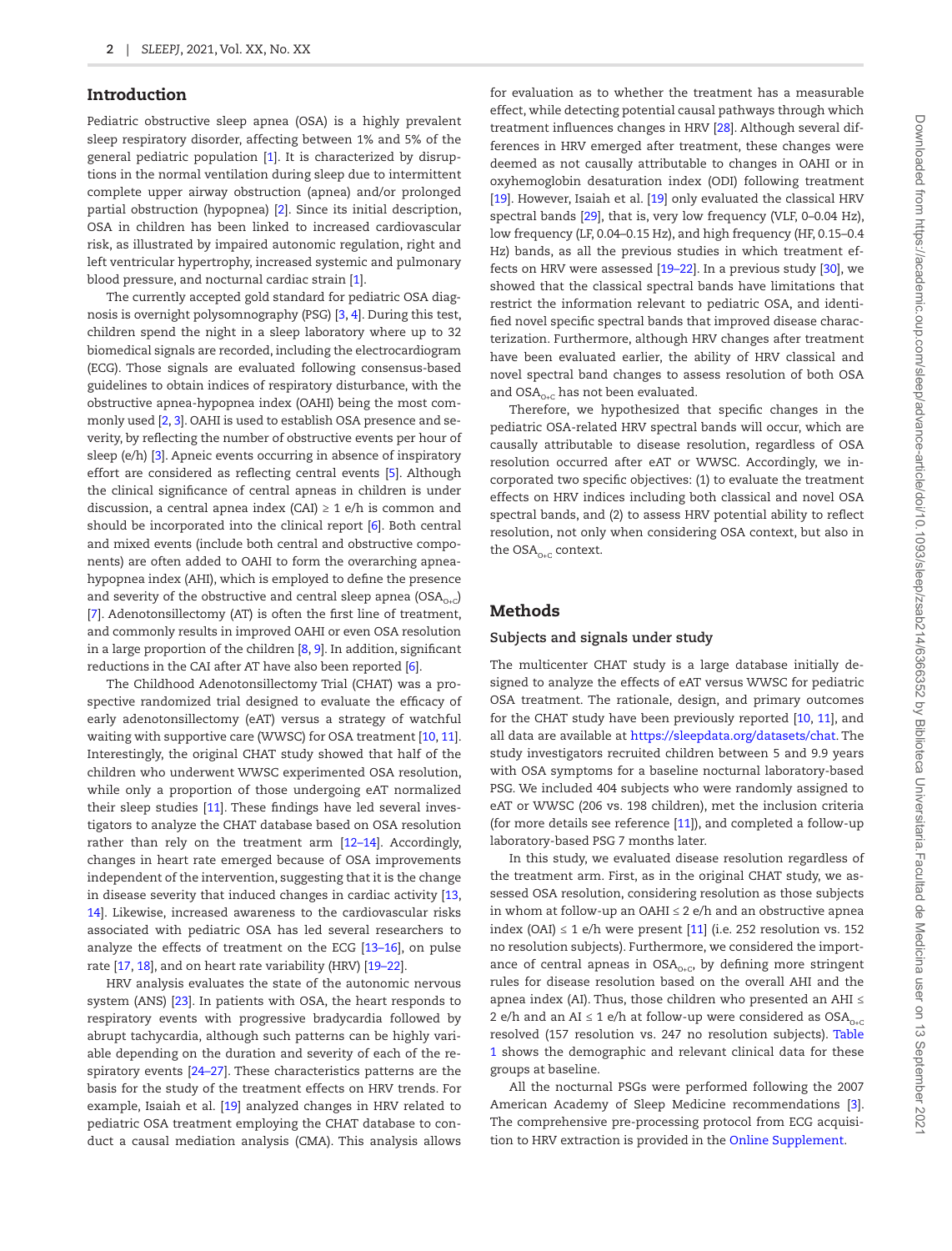<span id="page-2-0"></span>**Table 1.** Baseline clinical and demographic data from children included in the CHAT study for both resolution approaches

|                        | <b>OSA</b>    |               |         | $\mathsf{OSA}_{_{\mathbb{O}+\mathbb{C}}}$ |               |           |
|------------------------|---------------|---------------|---------|-------------------------------------------|---------------|-----------|
|                        | Resolution    | No resolution | P       | Resolution                                | No resolution | ${\tt P}$ |
| Subjects (n)           | 252           | 152           |         | 157                                       | 247           |           |
| Age (years)            | $6.00$ [2.50] | 7.00 [2.50]   | 0.07    | $6.00$ [2.00]                             | $6.00$ [3.00] | 0.85      |
| Males $(n)$            | 119 (47.6%)   | 77 (50.7%)    | 0.50    | 73 (46.5%)                                | 123 (49.8%)   | 0.52      |
| BMIz                   | $0.69$ [1.93] | 1.47 [2.07]   | < 0.001 | $0.66$ [2.11]                             | $1.03$ [2.03] | 0.002     |
| $AHI$ (e/h)            | 4.80 [5.14]   | 8.23 [7.59]   | < 0.001 | 4.79 [5.90]                               | $6.61$ [6.35] | < 0.001   |
| OAHI (e/h)             | $3.61$ [4.56] | 7.28 [7.44]   | < 0.001 | $3.77$ [5.55]                             | $5.22$ [6.25] | 0.02      |
| AI(e/h)                | $2.18$ [2.35] | 2.36 [3.32]   | 0.07    | 1.95 [2.41]                               | 2.35 [2.91]   | 0.03      |
| OAI (e/h)              | $1.00$ [1.74] | 1.32 [2.95]   | 0.40    | 1.09 [1.96]                               | $1.09$ [2.18] | 0.44      |
| Race $(n)$             |               |               | 0.01    |                                           |               | 0.19      |
| White                  | 105 (41.7%)   | 41 (27.0%)    |         | 57 (36.3%)                                | 89 (36.0%)    |           |
| Black                  | 118 (46.8%)   | 97 (63.8%)    |         | 78 (49.7%)                                | 137 (55.5%)   |           |
| Other                  | 29 (11.5%)    | 14 (9.2%)     |         | 22 (14.0%)                                | 21 (8.5%)     |           |
| Heart rate (bpm)       | 84.00 [14.00] | 85.00 [13.00] | 0.10    | 84.00 [13.00]                             | 84.00 [12.75] | 0.95      |
| Tonsil size $> 2+ (n)$ | 197 (78.2%)   | 106 (69.7%)   | 0.20    | 126 (80.3%)                               | 177 (71.7%)   | 0.06      |

Data are showed as median [interquartile range] or *n* (percentage).

eAT, early adenotonsillectomy; WWSC, watchful waiting with supportive care; BMIz, body mass index z-score; AHI, apnea-hypopnea index; OAHI, obstructive apneahypopnea index; AI, apnea index; OAI, obstructive apnea index; OSA, obstructive sleep apnea; OSA<sub>o+C</sub>, obstructive and central sleep apnea

OSA resolution was defined as those subjects who showed an OAHI ≤ 2 e/h and an OAI ≤ 1 e/h at follow-up. OSA<sub>0+C</sub> resolution was defined as those children who presented an AHI ≤ 2 e/h and an AI ≤ 1 e/h at follow-up.

Statistically significant differences (*p* < 0.05) have been highlighted in bold.

#### **HRV frequency analysis**

In a previous study, we identified three pediatric OSA-specific bands in HRV spectrum: [\[30\]](#page-8-6) BW1 (0.001–0.005 Hz), BW2 (0.028– 0.074 Hz), and BW $_{\text{Res}}$  (0.04 Hz around the adaptive respiratory peak) (see [Online Supplement](http://academic.oup.com/sleep/article-lookup/doi/10.1093/sleep/zsab214#supplementary-data) for more details). In this study, we used the CHAT database to compute the relative power (RP) in these spectral bands, along with the classical spectral HRV indices (RPs in VLF, LF, and HF, as well as LF/HF ratio) to evaluate treatment effects. The choice of RP is based on its ability to assess HRV activity in any given frequency range, as shown by previous pediatric OSA studies [[19](#page-7-17)[–22](#page-8-0), [31,](#page-8-7) [32\]](#page-8-8).

#### **Mediation analysis**

We conducted a CMA to evaluate whether variations in HRV outcomes were causally attributable to treatment [\[28\]](#page-8-4). The general framework of CMA for this study is shown in [Figure 1.](#page-3-0) The software developed by Tingley et al. [[33](#page-8-9)] was used to assess CMA. This software allows the decomposition of the intervention total effect ([Figure 1](#page-3-0), [A](#page-3-0)) into two components [\(Figure 1](#page-3-0), [B](#page-3-0)). The first one is the average causal mediation effect (ACME) and represents the indirect effects of the treatment on the outcome (HRV indices) through a given mediator. Accordingly, ACME evaluates the relationships between the after-treatment variations occurring in HRV and the variations in variables representing the disease severity, that is, the mediators. The second one is the average direct effect (ADE), which reflects the treatment effect unlinked to the mediator considered [[28](#page-8-4), [33\]](#page-8-9), thus evaluating how the treatment affects HRV through any other factor different from the mediator evaluated in each case [[28](#page-8-4), [33](#page-8-9)].

As can be observed in [Figure 1,](#page-3-0) [D,](#page-3-0) if ACME and ADE are in the opposite direction, with higher values of ADE, a traditional analysis of only total effect would mask ACME effects. This possibility highlights the importance of performing a CMA, with the ACME as the means to reveal causal pathways, that otherwise would be undetectable [\[28,](#page-8-4) [34\]](#page-8-10).

In this study, the intervention is represented by one of the treatment arms (either eAT or WWSC), the outcomes are the changes in RPs after the treatment  $(\Delta RP_{band} = RP_{band\ follow-up}$  -RP<sub>band baseline</sub>), and five continuous and two binary mediators were considered. The selected five continuous mediators included the variations in AHI, OAHI, ODI, and minimum saturation (Minsat), directly related to the disease severity, and total arousal index (TAI), which has proven to reflect sleep disturbance associated with OSA [[35\]](#page-8-11). For binary mediators, we wanted to evaluate the causal mediation effect of the disease resolution, and thus selected OSA and  $OSA_{O+C}$  resolution as mediators.

We conducted a preliminary analysis to assess whether treatment effects on classical and OSA-related frequency bands depends on the treatment approach (eAT or WWSC). Agreeing with previous studies, we found that effects on HRV did not differ between treatment arms ([Supplementary T](http://academic.oup.com/sleep/article-lookup/doi/10.1093/sleep/zsab214#supplementary-data)ables S[4–S10\)](http://academic.oup.com/sleep/article-lookup/doi/10.1093/sleep/zsab214#supplementary-data). Accordingly, we assumed that there is no-interaction between the type of treatment and the mediating variables, yielding an averaged effect for the two treatment arms [\[33\]](#page-8-9).

To give a causal interpretation to the average mediation effect, a key assumption, named "sequential ignorability," is needed, whereby two ignorability assumptions are made sequentially [\[28](#page-8-4), [31](#page-8-7)]. First, the treatment assignment is assumed to be independent of the potential outcomes and mediators, a condition naturally satisfied in randomized trials such as the CHAT study [\[23,](#page-8-1) [28\]](#page-8-4). The second assumption states that according to the treatment assigned and potential pretreatment confounders, the mediator is independent [\[28](#page-8-4), [31\]](#page-8-7). This implies that all baseline confounders have been controlled. To handle this assumption, we included in the mediation analysis the following well-established baseline confounders: age, race, sex, body mass index (z-score), average heart rate, and tonsil size. Furthermore, the software allows for performing a sensitivity analysis to measure to what extent the sequential ignorability can be violated until the conclusions are reversed. The higher the margin required to breach the assumption, the greater the robustness of the conclusions [[28](#page-8-4), [33](#page-8-9), [36\]](#page-8-12). Full methodological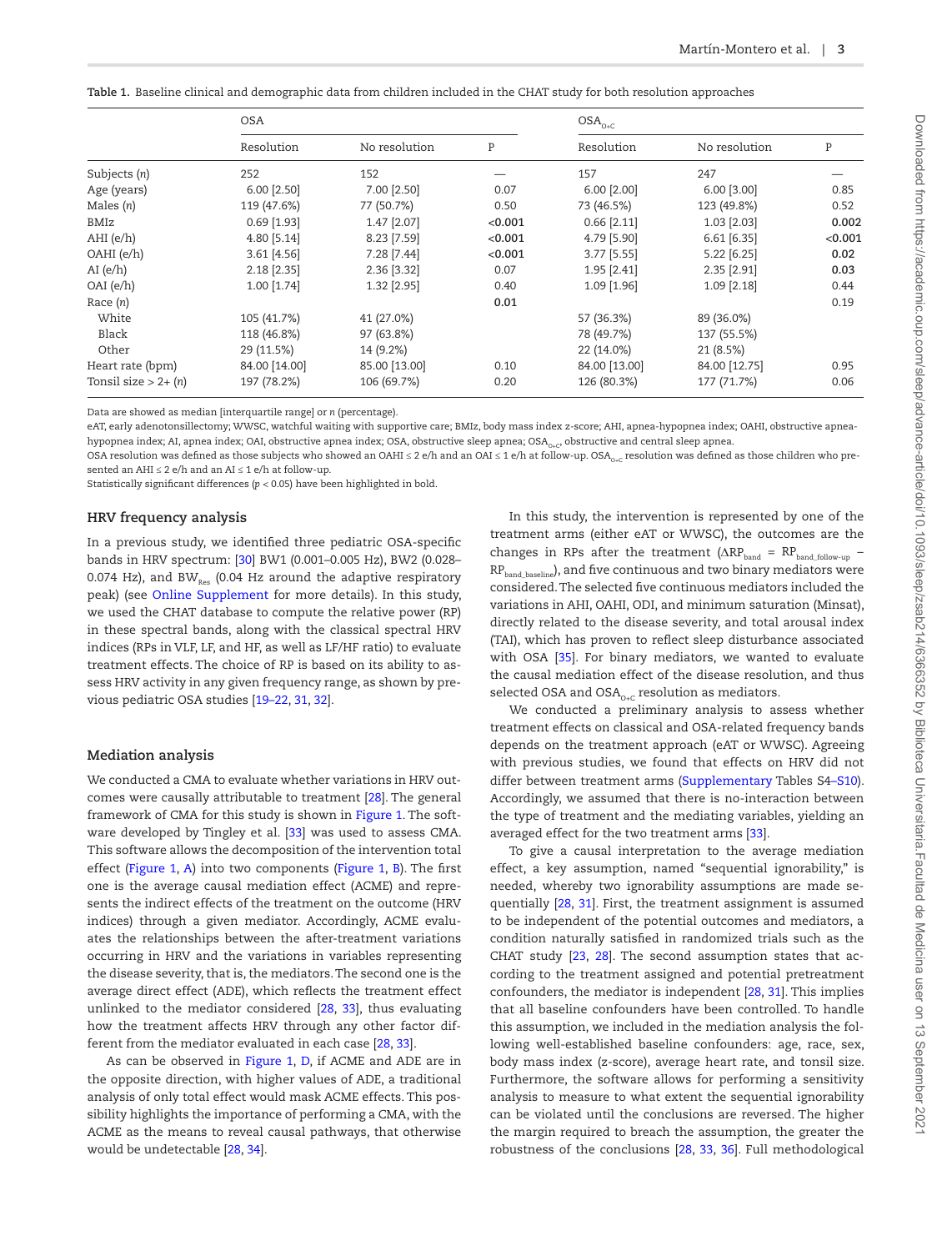

<span id="page-3-0"></span>Figure 1. Framework of the causal mediation analysis performed. (A) Typical estimation of the causal total effect measures the change in the outcome (ΔRP<sub>band</sub>) due to the intervention (regardless of eAT or WWSC). (B) Causal mediation analysis identifies the causal pathways (mediators) through which the intervention influences the change in the outcome. The average causal mediation effect (ACME) measures the change in the outcome due to the change in the mediator because of the treatment. The average direct effect (ADE) measures the change in the outcome unlinked to the mediator. In this study, these effects are averaged over both trial arms assuming no interaction between them. Both ACME and ADE jointly conform the total effect. (C) Representation for an outcome and a mediator of the effects estimated and the 95th percentile confidence intervals, where all of them are in the same direction. In this example, the estimations do not include the 0 value (no effect at all), so they are considered statistically significantly different from 0. (D) Representation for an outcome and a mediator of the effects estimated and the 95% of confidence intervals, with ACME showing an opposite direction to the ADE and Total Effect. In this case, the ACME does not include the 0 value, but ADE and total effect does, so only ACME is considered statistically significantly different from 0. eAT, early adenotonsillectomy; WWSC, watchful waiting with supportive care; RP, relative power; ΔRPband = RPband\_follow-up − RPband\_baseline; ΔAHI, change in the apnea-hypopnea index; ΔOAHI, change in the obstructive apnea-hypopnea index; ΔODI, change in the oxyhemoglobin desaturation index 3%; ΔMinsat, change in the minimum saturation level; ΔTAI, change in the total arousals index; OSA resol, obstructive sleep apnea resolution;  $OSA_{0+C}$  resol, obstructive and central sleep apnea resolution.

details for the mediation and sensitivity analysis are available in the [Online Supplement.](http://academic.oup.com/sleep/article-lookup/doi/10.1093/sleep/zsab214#supplementary-data)

#### **Statistical analysis**

The software evaluates if the effects estimated are statistically different from 0, that is, no effect at all (see [Figure 1,](#page-3-0) [C](#page-3-0)  [and D\)](#page-3-0). Those HRV indices that show statistically significant ACMEs when using OSA and  $OSA_{O+C}$  resolution as mediators (i.e. those in which resolution showed a causally attributable effect on HRV), were subsequently assessed for statistically significant differences between resolution and no resolution groups (*p*-value <0.05 after false discovery rate correction). The Mann–Whitney *U*-test was applied after observing that these indices did not meet neither normality nor homoscedasticity distributions.

For the sake of the completeness of the analyses, the [Online](http://academic.oup.com/sleep/article-lookup/doi/10.1093/sleep/zsab214#supplementary-data)  [Supplement](http://academic.oup.com/sleep/article-lookup/doi/10.1093/sleep/zsab214#supplementary-data) includes details on the differences in the power spectral densities for each treatment arm at baseline and follow-up ([Supplementary Figure S3](http://academic.oup.com/sleep/article-lookup/doi/10.1093/sleep/zsab214#supplementary-data)), RPs differences for each band under study [\(Supplementary Table S1 and Figure S4\)](http://academic.oup.com/sleep/article-lookup/doi/10.1093/sleep/zsab214#supplementary-data) and a correlation study between RPs and common clinical variables ([Supplementary Tables S2 and S3\)](http://academic.oup.com/sleep/article-lookup/doi/10.1093/sleep/zsab214#supplementary-data).

#### Results

#### **Causal mediation analysis**

[Table 2](#page-4-0) shows ACME and ADE effects, along with their corresponding 95th percentile confidence intervals (CIs) for each mediator (see [Supplementary Table S11](http://academic.oup.com/sleep/article-lookup/doi/10.1093/sleep/zsab214#supplementary-data) for associated *p*-values).  $\Delta RP_{\text{RW2}}$  was the only parameter that reached statistically significant ACMEs for all the mediators. In this setting, the treatment effect on  $\Delta RP_{\text{\tiny{BW2}}}$  was mediated in the negative direction by all the mediators evaluated, as reflected by the negative values of ACMEs obtained. Similarly,  $RP_{BW2}$  was the only parameter that showed a significant ACME with OSA resolution. Besides, ΔRP<sub>RW2</sub> was the only parameter that showed some non-statistically significant ADEs, which occurred three times: when analyzing  $\Delta$ Minsat and both resolution mediators (OSA and OSA $_{\alpha}$ ). As the ADE reflects the treatment effect unlinked to the mediator, the absence of statistically significant ADE together with a statistically significant ACME reflects the importance of these mediators in BW2.

 $\Delta RP_{\text{VLE}}$  was the only outcome that did not reach any statistically significant ACME with any of the mediators. Like  $\Delta RP_{\text{RW2}}$ , the treatment effect on  $\Delta RP_{\text{LF}}$  and  $\Delta LF/HF$  was mediated in the negative direction by ΔAHI, ΔOAHI, ΔODI, and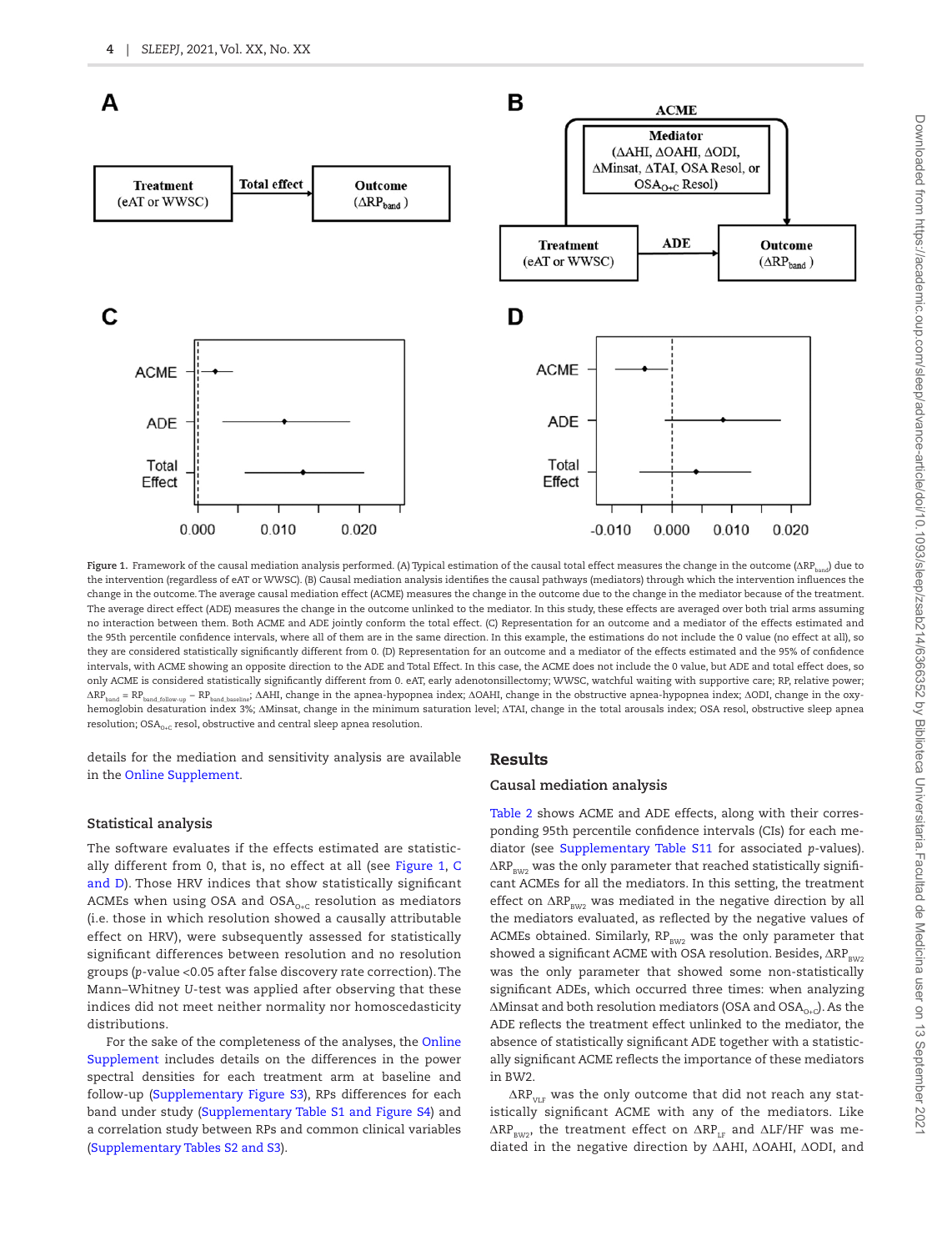<span id="page-4-0"></span>Table 2. Findings from the causal mediation analysis assessing treatment effects on change in heart rate variability relative powers (follow-up-baseline) through different mediators

| Mediator          |                         | $\Delta \text{RP}_{\text{VLF}}$          | $\Delta \text{RP}_{\text{\tiny LF}}$ | $\Delta RP_{HF}$               | $\Delta\text{LF}/\text{HF}$               | $\Delta \text{RP}_\text{\tiny BW1}$ | $\Delta RP_{BW2}$                          | $\Delta \text{RP}_\text{\tiny BWRes}$ |
|-------------------|-------------------------|------------------------------------------|--------------------------------------|--------------------------------|-------------------------------------------|-------------------------------------|--------------------------------------------|---------------------------------------|
| $\triangle$ AHI   | <b>ACME</b><br>(95% CI) | $-0.001$<br>$(-0.008 \text{ to } 0.006)$ | $-0.007*$<br>$(-0.011$ to $-0.002)$  | 0.005<br>$(-0.001$ to $0.011)$ | $-0.033$<br>$(-0.062 \text{ to } -0.007)$ | 0.002<br>$(-0.001$ to $0.005)$      | $-0.011*$<br>$(-0.017 \text{ to } -0.007)$ | 0.003<br>$(-0.001$ to $0.008)$        |
|                   | ADE                     | $0.047*$                                 | $0.018*$                             | $-0.066*$                      | $0.204*$                                  | $0.011*$                            | $0.015*$                                   | $-0.045*$                             |
|                   | (95% CI)                | $(0.024 \text{ to } 0.069)$              | $(0.008 \text{ to } 0.027)$          | $(-0.086 \text{ to } -0.047)$  | $(0.131$ to $0.280)$                      | $(0.003 \text{ to } 0.018)$         | (0.006 to 0.024)                           | $(-0.060 \text{ to } -0.031)$         |
| $\Delta$ OAHI     | <b>ACME</b>             | $-0.001$                                 | $-0.006$                             | 0.004                          | $-0.029$                                  | 0.003                               | $-0.011*$                                  | 0.002                                 |
|                   |                         | (95% CI) (-0.007 to 0.005)               | $(-0.010 \text{ to } -0.002)$        | $(-0.002 \text{ to } 0.010)$   | $(-0.059 \text{ to } -0.004)$             | $(0.001 \text{ to } 0.006)$         | $(-0.016 \text{ to } -0.006)$              | $(-0.002 \text{ to } 0.010)$          |
|                   | ADE                     | $0.047*$                                 | 0.017                                | $-0.065*$                      | $0.200*$                                  | 0.010                               | $0.015*$                                   | $-0.044*$                             |
|                   | (95% CI)                | (0.025 to 0.069)                         | $(0.008 \text{ to } 0.027)$          | $(-0.083$ to $-0.045)$         | $(0.125 \text{ to } 0.280)$               | (0.003 to 0.018)                    | (0.006 to 0.023)                           | $(-0.059$ to $-0.030)$                |
| $OSA_{0+C}$ resol | <b>ACME</b>             | $-0.001$                                 | $-0.001$                             | 0.002                          | $-0.015$                                  | 0.001                               | $-0.003$                                   | 0.001                                 |
|                   |                         | (95% CI) (-0.006 to 0.003)               | $(-0.004 \text{ to } 0.001)$         | $(-0.002 \text{ to } 0.007)$   | $(-0.040 \text{ to } -0.003)$             | $(-0.001$ to $0.003)$               | $(-0.005$ to $-0.001)$                     | $(-0.003$ to $0.004)$                 |
|                   | ADE                     | $0.046*$                                 | 0.012                                | $-0.063*$                      | $0.193*$                                  | $0.012*$                            | 0.006                                      | $-0.043*$                             |
|                   | (95% CI)                | (0.027 to 0.068)                         | (0.003 to 0.022)                     | $(-0.082 \text{ to } -0.045)$  | $(0.115 \text{ to } 0.263)$               | $(0.005 \text{ to } 0.019)$         | $(-0.003 \text{ to } 0.016)$               | $(-0.056 \text{ to } -0.029)$         |
| OSA resol         | <b>ACME</b>             | $-0.002$                                 | $-0.001$                             | 0.001                          | $-0.033$                                  | 0.002                               | $-0.005$                                   | $-0.001$                              |
|                   |                         | (95% CI) (-0.012 to 0.008)               | $(-0.005$ to $0.004)$                | $(-0.007 \text{ to } 0.010)$   | $(-0.072 \text{ to } 0.008)$              | $(-0.002 \text{ to } 0.005)$        | $(-0.010 \text{ to } -0.001)$              | $(-0.007$ to $0.005)$                 |
|                   | ADE                     | $0.048*$                                 | 0.012                                | $-0.062*$                      | $0.199*$                                  | 0.011                               | 0.009                                      | $-0.041$                              |
|                   | (95% CI)                | (0.026 to 0.068)                         | (0.002 to 0.022)                     | $(-0.082 \text{ to } -0.043)$  | $(0.120 \text{ to } 0.280)$               | $(0.003 \text{ to } 0.019)$         | $(-0.001$ to $0.018)$                      | $(-0.055$ to $-0.026)$                |
| $\triangle$ ODI   | <b>ACME</b>             | $-0.001$                                 | $-0.005$                             | 0.005                          | $-0.027$                                  | 0.002                               | $-0.008*$                                  | 0.003                                 |
|                   |                         | (95% CI) (-0.006 to 0.005)               | $(-0.009$ to $-0.002)$               | $(0.001$ to $0.010)$           | $(-0.051$ to $-0.008)$                    | $(-0.001$ to $0.004)$               | $(-0.012 \text{ to } -0.004)$              | $(0.001$ to $0.007)$                  |
|                   | ADE                     | $0.046*$                                 | $0.016*$                             | $-0.066*$                      | $0.198*$                                  | 0.011                               | 0.012                                      | $-0.045*$                             |
|                   | $(95\% \text{ CI})$     | (0.025 to 0.070)                         | $(0.007 \text{ to } 0.025)$          | $(-0.084 \text{ to } -0.048)$  | $(0.127 \text{ to } 0.271)$               | $(0.004 \text{ to } 0.019)$         | $(0.003$ to $0.020)$                       | $(-0.059 \text{ to } -0.031)$         |
| $\Delta$ Minsat   | <b>ACME</b>             | $-0.002$                                 | $-0.001$                             | 0.004                          | $-0.010$                                  | 0.001                               | $-0.002$                                   | 0.003                                 |
|                   | (95% CI)                | (-0.006 to 0.002)                        | $(-0.005$ to $0.001)$                | $(0.001 \text{ to } 0.008)$    | $(-0.027$ to $0.002)$                     | $(-0.001$ to $0.002)$               | $(-0.005$ to $-0.001)$                     | $(-0.001$ to $0.007)$                 |
|                   | ADE                     | $0.048*$                                 | 0.013                                | $-0.064*$                      | $0.180*$                                  | 0.012                               | 0.006                                      | $-0.045*$                             |
|                   | (95% CI)                | (0.027 to 0.067)                         | (0.003 to 0.022)                     | $(-0.083 \text{ to } -0.047)$  | $(0.110 \text{ to } 0.256)$               | $(0.005$ to $0.020)$                | $(-0.003 \text{ to } 0.016)$               | $(-0.059$ to $-0.030)$                |
| $\triangle$ TAI   | <b>ACME</b>             | $-0.001$                                 | $-0.008*$                            | 0.007                          | $-0.028$                                  | 0.002                               | $-0.011*$                                  | 0.005                                 |
|                   | (95% CI)                | $(-0.006 \text{ to } 0.005)$             | $(-0.012 \text{ to } -0.004)$        | $(0.002 \text{ to } 0.013)$    | $(-0.056 \text{ to } -0.004)$             | $(0.001 \text{ to } 0.005)$         | $(-0.016 \text{ to } -0.006)$              | $(0.001 \text{ to } 0.009)$           |
|                   | ADE                     | $0.046*$                                 | $0.019*$                             | $-0.067*$                      | $0.199*$                                  | 0.011                               | $0.015*$                                   | $-0.047*$                             |
|                   | (95% CI)                | $(0.026 \text{ to } 0.067)$              | $(0.010 \text{ to } 0.028)$          | $(-0.086 \text{ to } -0.049)$  | $(0.129 \text{ to } 0.268)$               | $(0.003 \text{ to } 0.018)$         | $(0.006 \text{ to } 0.023)$                | $(-0.061$ to $0.033)$                 |

RP, relative power; VLF, very low frequency; LF, low frequency; HF, high frequency; AHI, apnea-hypopnea index; OAHI, obstructive AHI; OSA<sub>nic</sub> resol, obstructive and central sleep apnea resolution; OSA resol, obstructive sleep apnea resolution; ODI, oxyhemoglobin desaturation index 3%; Minsat, minimum saturation level; TAI, total arousals index; ACME, average causal mediation effect; ADE, average direct effect; CI, confidence interval.

Statistically significant ACME effects (*p* < 0.05) have been highlighted in bold.

\**P* < 0.001.

 $\Delta \text{TAI. OSA}_{\text{O+C}}$  resolution behaved in a similar way, but only for ΔLF/HF. In contrast, ΔODI, ΔMinsat, and ΔTAI mediated the remaining HRV parameters in the positive direction (increases of RP at follow-up).

An accessory sensitivity analysis was conducted for those outcomes that showed statistically significant ACMEs with the different mediators.  $\Delta RP_{\text{RW2}}$  had the lowest probability to violate the sequential ignorability assumption for most of the mediators, with the highest absolute sensitive parameter (|ρ|) among all of them (see [Supplementary Figures S6–S13 and Table S12\)](http://academic.oup.com/sleep/article-lookup/doi/10.1093/sleep/zsab214#supplementary-data).

#### OSA and OSA<sub>0+C</sub> resolution

We assessed differences at follow-up between OSA resolution and no resolution subjects for  $RP_{\text{BW2}}$ , as well as  $OSA_{\text{O+C}}$  resolution and no resolution subjects for  $RP_{\text{BW2}}$  and LF/HF. Results are shown in [Figure 2](#page-5-0).  $RP_{\text{RW2}}$  was the only parameter that allowed for differentiation between subjects who had disease resolution, showing statistically significant differences between resolved and non-resolved groups.

# Discussion

In this study, changes in HRV after OSA intervention were causally attributable to treatment effects. Furthermore, BW2 activity (0.028–0.074 Hz), which was previously identified as the HRV frequency band of highest interest in the pediatric OSA context, allowed for differentiation between children whose OSA resolved and those who did not. These results highlight BW2 as a potential biomarker of OSA resolution.

#### **Treatment effects on HRV**

CMA revealed that all the assessed mediators directly impact at least one of the outcomes. Although ΔLF/HF showed higher absolute ACME values, the statistical significance of the effect was higher in  $\Delta RP_{\text{RW2}}$  for most of these parameters. This is due to the different range of values covered by LF/HF. For all other outcomes, the ACMEs in  $\Delta RP_{\text{\tiny{BW2}}}$  were the highest for almost all the mediators, only surpassed when assessing ΔMinsat in  $\Delta$ HF. It is noteworthy that  $\Delta$ RP<sub>BW2</sub> was the only parameter that reached statistically significant ACMEs for all the mediators, highlighting that pediatric OSA treatment effects are primarily reflected in this frequency range. Furthermore, the results obtained in the sensitivity analysis, along with the fact that major potential confounding variables at baseline were controlled, increase the robustness of the conclusions derived for  $\Delta RP_{BW2}$  [\[36\]](#page-8-12).

#### OSA and OSA<sub>0+C</sub> resolution

The goal of OSA treatment is obviously resolution of the disease, but AT is not necessarily accompanied by resolution and conversely no treatment can be accompanied by OSA resolution [\[11](#page-7-10), [37\]](#page-8-13). Evaluation of OSA resolution using the same criteria as the original CHAT study showed that it only causally impacts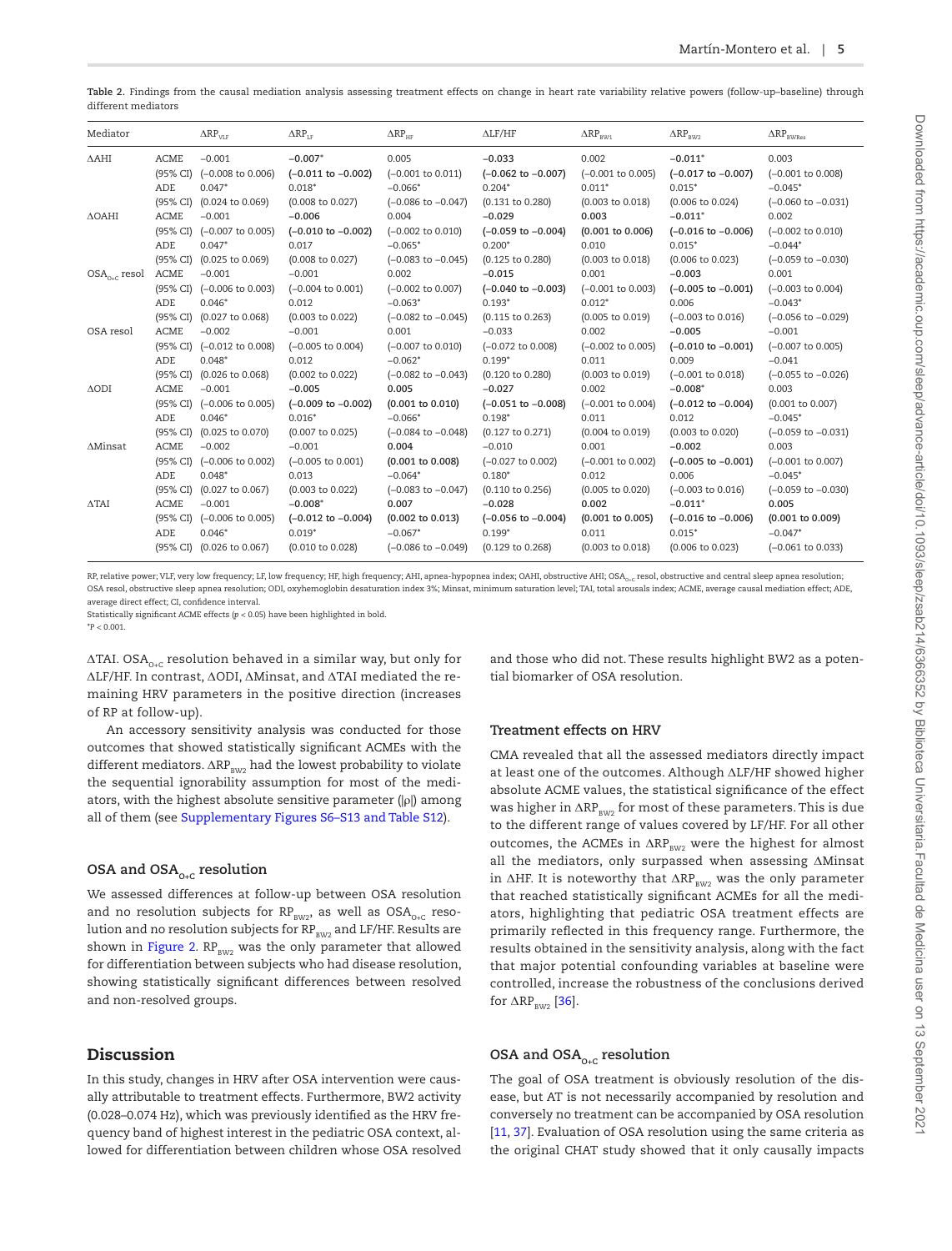

<span id="page-5-0"></span>Figure 2. Differences at follow-up between children with and without resolution considering OSA<sub>0+C</sub> and OSA resolution approaches. Only parameters that showed statistically significant ACME with resolution mediators were evaluated. (A) Differences in  $RP_{BW2}$  considering OSA<sub>0+C</sub> resolution. (B) Differences in LF/HF ratio considering OSA<sub>0+C</sub> resolution. (C) Differences in  $RP_{BW2}$  considering OSA resolution.

 $\Delta RP_{\text{BW2}}$ . Using a stricter definition of resolution, we observed that  $OSA_{\text{O}_1C}$  resolution again causally impacts  $\Delta RP_{\text{surv}}$ , but also ΔLF/HF. After assessing differences between children whose OSA resolved and those who did not, only BW2 was significantly affected [\(Figure 2\)](#page-5-0). The absence of differences in LF/HF could be explained by the presence of a greater statistically significant ADE in the opposite direction that would be masking the resolution effects, which means that LF/HF could be affected by unknown causes in the opposite direction to  $OSA_{O+C}$  resolution effects on LF/HF. On the other hand, BW2 reached statistical significance only for the ACME, with both resolution criteria mediating the effects in the negative direction. This can be observed in [Figure 2,](#page-5-0) with both resolution groups showing lower values of RP. Larger differences obtained for  $OSA_{\alpha,c}$  resolution may be due to the association of central apneas with changes in heart rate and blood pressure of children [\[5](#page-7-4)], along with the fact that the BW2 spectral band was originally established based on differences between  $OSA_{_{O+C}}$  severity groups [\[30\]](#page-8-6). These results support the conclusions from our previous work [[30](#page-8-6)] about the utility and importance of the BW2 frequency range when HRV is analyzed in the pediatric OSA context. In addition to the potential clinical utility of BW2 observed, it is important to point out that its implementation can be easily implemented on

commonly HRV analysis tools, such as Physionet's HRV toolkit [\[38](#page-8-14)], Kubios HRV sotware [[39](#page-8-15)], or PhysioNet Cardiovascular Signal Toolbox [\[40\]](#page-8-16). A slight code adaptation in the frequency range defined for HRV analysis is sufficient to include this (and the two others) novel HRV frequency bands.

#### **Comparison with previous work**

Before the randomized trial CHAT, several studies analyzed the effect of treatment on the HRV. Şaylan et al. [[20](#page-7-18)] conducted a prospective trial with 15 OSA and 15 healthy children, showing that altered HRV in pre-operative patients apparently did not change after AT. However, Kaditis et al. [\[16\]](#page-7-14) analyzed R-R intervals in 21 patients pre- and post-AT, and observed a reduction in sympathetic tone, as reflected by changes in the LF spectral band [[23](#page-8-1)]. Conversely, Muzumdar et al. [[21](#page-7-19)] observed an increment in both LF and HF activity in 18 OSA children, along with a reduction in the LF/HF ratio after AT. Recently, Kirk et al. [\[22](#page-8-0)] reported changes in sympathetic-parasympathetic balance around arousal events in 12 obese children suffering from OSA. However, no overall treatment effect was found in the HRV parameters after 12 months of noninvasive ventilation [\[22](#page-8-0)]. From these studies of classical HRV parameters, the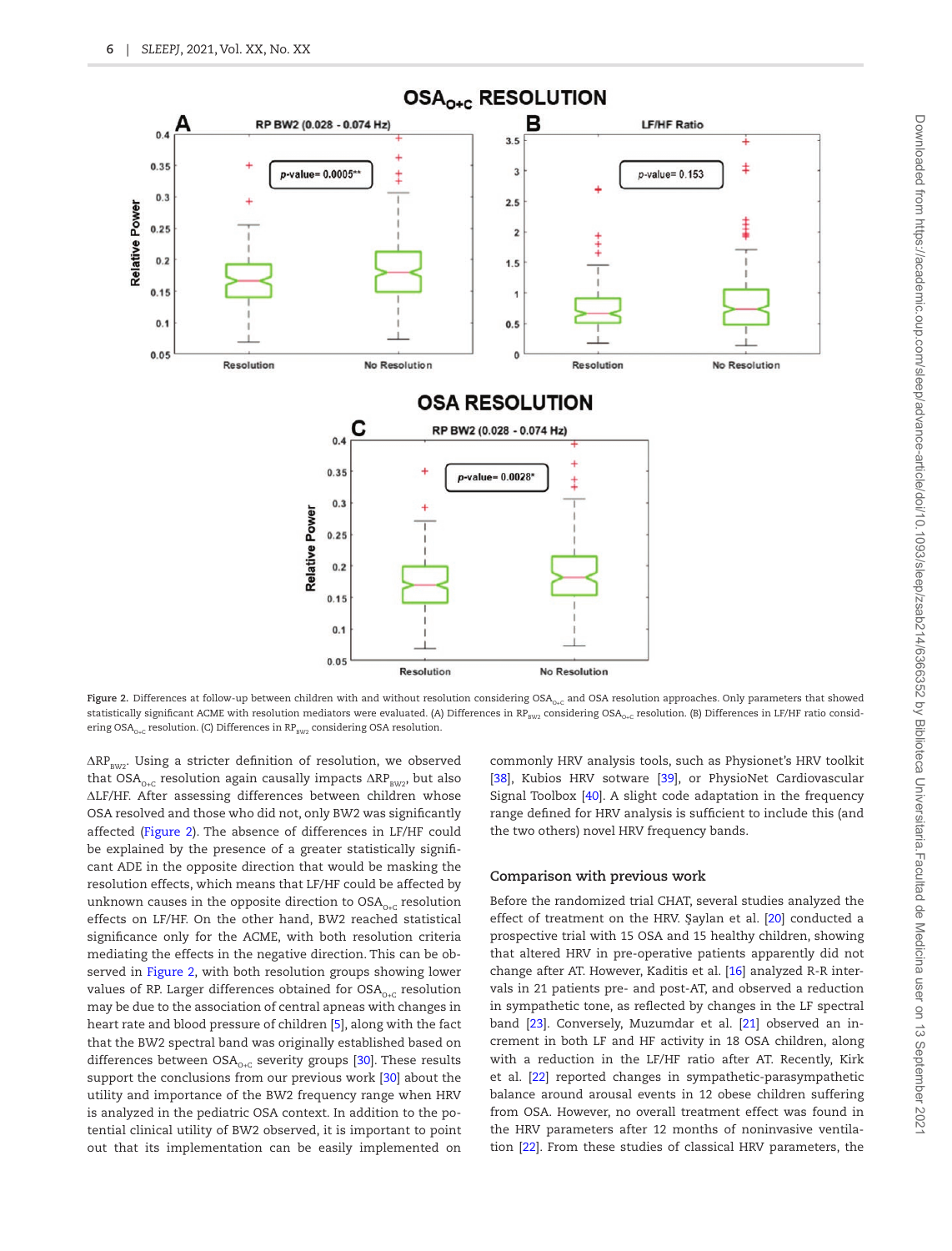current study agrees with the increment in the LF activity after AT ([Supplementary Figure S4\)](http://academic.oup.com/sleep/article-lookup/doi/10.1093/sleep/zsab214#supplementary-data) as reported by Muzumdar et al. [[21](#page-7-19)]. Despite some methodological differences with these previous studies, the major difference resides in the marked cohort size along with the fact that the data are based on a multicenter approach, thereby favoring the generalization and robustness of our results.

Finally, we need to compare our results with the study conducted by Isaiah et al. [\[19\]](#page-7-17), who also evaluated treatment effects on HRV in the CHAT population. They reported an absence of causal mediation effects, despite the use of a very similar CMA approach. Although we included OSA-related spectral bands in our study with the BW2 band showing the highest treatmentrelated effects, we also observed treatment effects for all the classical parameters except VLF. We believe that the differences between Isaiah et al. and the present study are primarily due to a different interpretation of the results: Our estimates of causal mediation effects were based on the ACME, while Isaiah et al. reached their conclusions based on the proportion mediated. The proportion mediated assesses the magnitude of ACME relative to the average total effect [[28](#page-8-4)]. Although such approach is an interesting way to evaluate the mediation effects, [Figure 1](#page-3-0), [D](#page-3-0) shows that if ADE is contrary to the ACME, or is non-statistically significant, it can result in a proportion mediated that will not achieve statistical significance. Under such circumstances, the findings would lead Isaiah et al. to conclude that the effects are not causally attributable to the treatment, hiding ACME effects. Thus, a re-evaluation of their results in the context of classical HRV parameters focused on the ACME is presented here.

#### **Limitations and outlook**

Despite the potential usefulness of our findings, some limitations deserve mention. First, a healthy control group to compare with children after resolution was not available. Although BW2 spectral band activity allowed to differentiate children with and without resolution, it would be interesting to include a control non-snoring group to evaluate if there are residual differences between subjects whose OSA resolved at follow-up and control subjects. Indeed, it has been previously shown that even when the sleep study traditional severity measures and particularly the OAHI return to the normative range, many children can exhibit persistent respiratory effort during sleep after AT [[41\]](#page-8-17).

Then, despite the statistically significant differences observed between resolution and no resolution subjects for  $RP_{\text{BWP}}$ in both approaches, resolution predictive ability was not satisfactory, achieving around 0.6 area under the receiver operating characteristic curve for both OSA and  $OSA_{0+C}$  resolution ([Supplementary Table S13](http://academic.oup.com/sleep/article-lookup/doi/10.1093/sleep/zsab214#supplementary-data)). Efforts to improve the predictive ability adding a quality of life score did not result in higher performance ([Supplementary Table S13\)](http://academic.oup.com/sleep/article-lookup/doi/10.1093/sleep/zsab214#supplementary-data). Thus, further investigation is required to find the causes for which strong causal effects are not reflected in high diagnostic performance, thus improving the clinical usefulness of  $RP_{\text{RW2}}$  in OSA context.

Additionally, we did not evaluate each sleep stage separately when analyzing HRV. However, the absence of statistically significant correlations with sleep stage percentages ([Supplementary Table S3\)](http://academic.oup.com/sleep/article-lookup/doi/10.1093/sleep/zsab214#supplementary-data), and the fact that no differences were observed for sleep stage percentages between resolved and nonresolved children suggests that the contributions of sleep stages

may be relatively minor. However, influence of sleep stage in HRV has been well-reported in the literature [[31](#page-8-7), [42–](#page-8-18)[44](#page-8-19)]. In this sense, a stratification of our results by sleep stages could be an interesting goal for future studies.

Finally, all the children included in the study were diagnosed through a laboratory-based PSG. While it is the gold standard approach for diagnosis of pediatric OSA, the high number of sensors required, along with spending the night in a laboratory far from home, make it especially intrusive and could lead to changes in sleep architecture and therefore be less representative of usual sleep [[45](#page-8-20), [46](#page-8-21)]. In this regard, several studies have shown the feasibility of performing home-based respiratory polygraphy in pediatric OSA [\[47,](#page-8-22) [48\]](#page-8-23). Thus, the reproducibility of the results obtained in the present study should be ascertained in the future by analyzing at-home pediatric OSA databases.

# Conclusions

To the best of our awareness, this is the first study where changes in the HRV spectral content of pediatric OSA patients have been causally attributable to treatment effects. These causal mediation effects have been linked to some polysomnographic variables directly related to the underlying sleep pathology, such as AHI, OAHI, ODI, minimum saturation, arousal index, as well as strongly associated with disease resolution. The OSA-related BW2 frequency band (0.028–0.074 Hz) reflected the greatest effects among all the outcomes evaluated and was the only one causally mediated by OSA resolution. Furthermore, changes in the BW2 spectral band allowed for distinguishing subjects whose OSA resolved from those in whom persistent OSA was present, particularly when incorporating central apneas into the criteria used for resolution. Thus, HRV spectral analysis in this frequency range may provide a viable and simple follow-up tool for children, with a reduction in RP reporting an improvement in OSA severity. Hence, we propose the use of the BW2 spectral band as a potential biomarker of pediatric OSA and its resolution after treatment.

# Supplementary Material

Supplementary material is available at *SLEEP* online.

# Funding

This work was supported by "Ministerio de Ciencia, Innovación y Universidades—Agencia Estatal de Investigación" and "European Regional Development Fund (FEDER)" under projects DPI2017-84280-R and RTC-2017-6516-1, by "European Commission" and "FEDER" under project "Análisis y correlación entre la epigenética y la actividad cerebral para evaluar el riesgo de migraña crónica y episódica en mujeres" ("Cooperation Programme Interreg V-A Spain-Portugal POCTEP 2014–2020"), and by "CIBER en Bioingeniería, Biomateriales y Nanomedicina (CIBER-BBN)" through "Instituto de Salud Carlos III" co-funded with FEDER funds, as well as under the project SleepyHeart from 2020 valorization call. A. Martín-Montero was in receipt of a "Ayudas para contratos predoctorales para la Formación de Doctores" grant from the Ministerio de Ciencia, Innovación y Universidades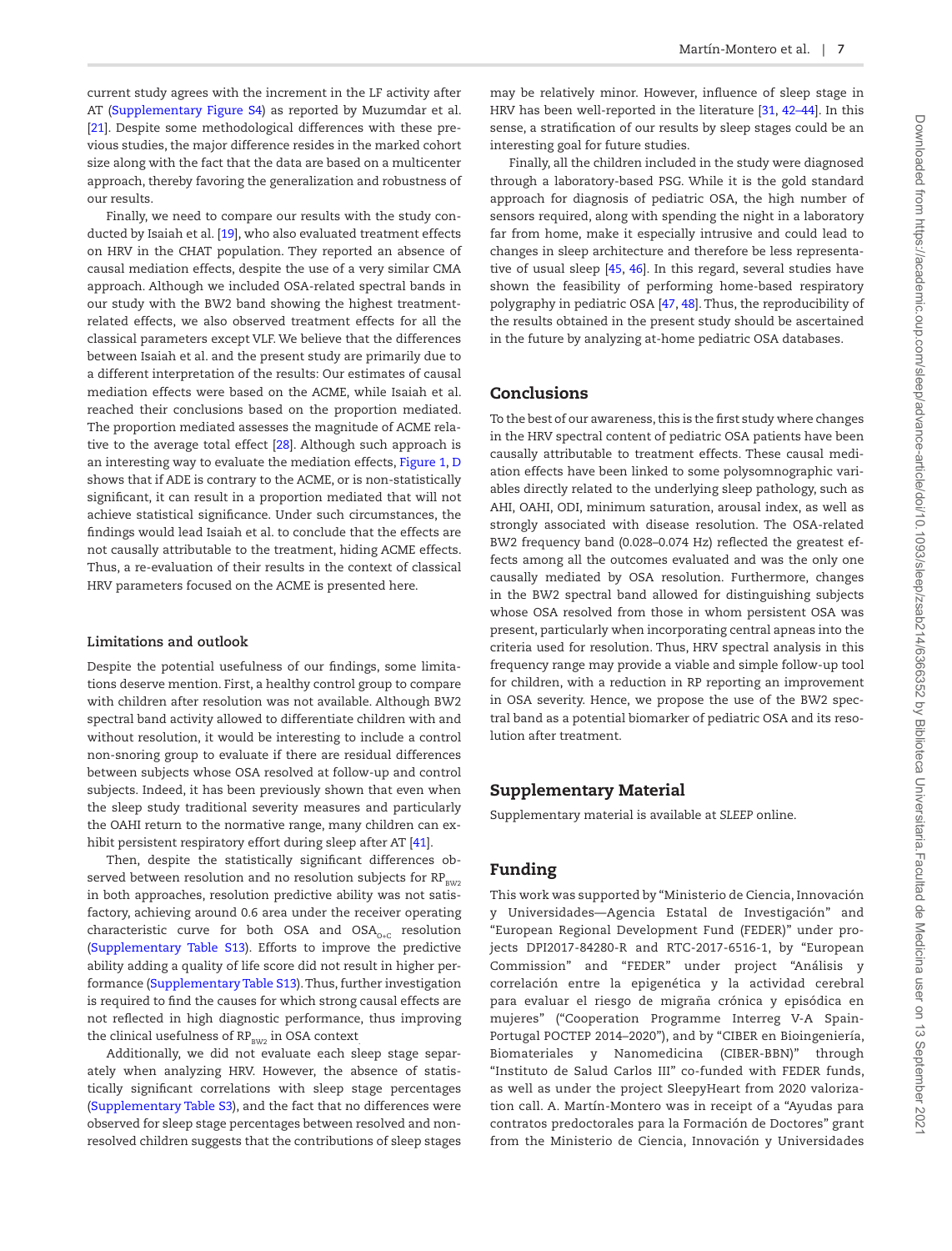(PRE2018-085219). F. Vaquerizo-Villar was in receipt of a "Ayuda para contratos predoctorales para la Formación de Profesorado Universitario (FPU)" grant from the Ministerio de Educación, Cultura y Deporte (FPU16/02938). Daniel Álvarez was supported by a "Ramón y Cajal" grant (RYC2019-028566-I) by the "Ministerio de Ciencia e Innovación—Agencia Estatal de Investigación" co-funded by ESF. L. Kheirandish-Gozal and D. Gozal were supported by National Institutes of Health (NIH) grant HL130984, the Leda J. Sears Foundation, and by a Tier 2 grant from the University of Missouri. D. Gozal is also supported by NIH grants HL140548, and AG061824.

#### Acknowledgments

The Childhood Adenotonsillectomy Trial (CHAT) was supported by the National Institutes of Health (HL083075, HL083129, UL1-RR-024134, UL1 RR024989). The National Sleep Research Resource was supported by the National Heart, Lung, and Blood Institute (R24 HL114473, 75N92019R002).

# Disclosure Statement

Financial disclosure: None. No potential conflicts of interest exist with any companies/organizations whose products or services may be discussed in this article.

Nonfinancial disclosure: None. All authors have declared no nonfinancial conflicts of interest related to the study submitted for publication.

# Authors' Contributions

Adrián Martín-Montero designed the study, analyzed and interpreted data, and drafted the manuscript. Gonzalo C. Gutiérrez Tobal designed the study, analyzed and interpreted data, and revised the manuscript. Leila Keirandish-Gozal contributed to study design and revised the manuscript. Fernando Vaquerizo-Villar analyzed and interpreted data and revised the manuscript. Daniel Álvarez interpreted data and revised the manuscript. Félix del Campo obtained funding, interpreted data, and revised the manuscript. David Gozal designed the study, acquired and interpreted data, and revised the manuscript. Roberto Hornero designed the study, analyzed and interpreted data, obtained funding, and revised the manuscript. All authors approved the final manuscript as submitted and agree to be accountable for all aspects of the work.

# Data Availability

The data underlying this article cannot be shared publicly for the privacy of individuals that participated in the study. The data will be shared on reasonable request to the corresponding author.

# References

<span id="page-7-0"></span>1. Marcus CL, *et al*.; American Academy of Pediatrics. Diagnosis and management of childhood obstructive sleep apnea syndrome. *Pediatrics.* 2012;**130**(3):e714–e755.

- <span id="page-7-1"></span>2. American Thoracic Society. Standards and indications for cardiopulmonary sleep studies in children. *Am J Respir Crit Care Med*. 1996;**153**(2):866–878.
- <span id="page-7-2"></span>3. Iber C, *et al*. *The AASM Manual for the Scoring of Sleep and Associated Events: Rules, Terminology and Technical Specifications*. Westchester, IL: American Academy of Sleep Science; 2007.
- <span id="page-7-3"></span>4. Wise MS, *et al*. Executive summary of respiratory indications for polysomnography in children: an evidence-based review. *Sleep.* 2011;**34**(3):389–398. doi[:10.1093/sleep/34.3.389](https://doi.org/10.1093/sleep/34.3.389)
- <span id="page-7-4"></span>5. O'Driscoll DM, *et al*. Central apnoeas have significant effects on blood pressure and heart rate in children. *J Sleep Res.* 2009;**18**(4):415–421.
- <span id="page-7-5"></span>6. Boudewyns A, *et al*. Central apneas in children with obstructive sleep apnea syndrome: prevalence and effect of upper airway surgery. *Sleep Med.* 2016;**25**:93–97.
- <span id="page-7-6"></span>7. Berry RB, *et al*. Rules for scoring respiratory events in sleep: update of the 2007 AASM manual for the scoring of sleep and associated events. *J Clin Sleep Med*. 2012;**8**(5):597–619.
- <span id="page-7-7"></span>8. Suen JS, *et al*. Adenotonsillectomy for treatment of obstructive sleep apnea in children. *Arch Otolaryngol Head Neck Surg*. 1995;**121**(5):525–530.
- <span id="page-7-8"></span>9. Mitchell RB. Adenotonsillectomy for obstructive sleep apnea in children: outcome evaluated by pre- and postoperative polysomnography. *Laryngoscope.* 2007;**117**(10):1844–1854.
- <span id="page-7-9"></span>10. Redline S, *et al*. The Childhood Adenotonsillectomy Trial (CHAT): rationale, design, and challenges of a randomized controlled trial evaluating a standard surgical procedure in a pediatric population. *Sleep.* 2011;**34**(11):1509–1517. doi[:10.5665/sleep.1388](https://doi.org/10.5665/sleep.1388)
- <span id="page-7-10"></span>11. Marcus CL, *et al*.; Childhood Adenotonsillectomy Trial (CHAT). A randomized trial of adenotonsillectomy for childhood sleep apnea. *N Engl J Med.* 2013;**368**(25):2366–2376.
- <span id="page-7-11"></span>12. Isaiah A, *et al*. Polysomnography and treatmentrelated outcomes of childhood sleep apnea. *Pediatrics*. 2019;**144**(4):e20191097.
- <span id="page-7-13"></span>13. Quante M, *et al*.; Childhood Adenotonsillectomy Trial (CHAT). The effect of adenotonsillectomy for childhood sleep apnea on cardiometabolic measures. *Sleep.* 2015;**38**(9):1395–1403. doi[:10.5665/sleep.4976](https://doi.org/10.5665/sleep.4976)
- <span id="page-7-12"></span>14. Baumert M, *et al*. The effect of adenotonsillectomy for childhood sleep apnoea on cardiorespiratory control. *ERJ Open Res*. 2016;**2**(2):1–9.
- 15. Liu X, *et al*. Effect of adenotonsillectomy for childhood obstructive sleep apnea on nocturnal heart rate patterns. *Sleep.* 2018;**41**(11). doi[:10.1093/sleep/zsy171](https://doi.org/10.1093/sleep/zsy171)
- <span id="page-7-14"></span>16. Kaditis AG, *et al*. Effects of adenotonsillectomy on R-R interval and brain natriuretic peptide levels in children with sleep apnea: a preliminary report. *Sleep Med.* 2011;**12**(7):646–651.
- <span id="page-7-15"></span>17. Pavone M, *et al*. At-home pulse oximetry in children undergoing adenotonsillectomy for obstructive sleep apnea. *Eur J Pediatr.* 2017;**176**(4):493–499.
- <span id="page-7-16"></span>18. Constantin E, *et al*. Pulse rate and pulse rate variability decrease after adenotonsillectomy for obstructive sleep apnea. *Pediatr Pulmonol.* 2008;**43**(5):498–504.
- <span id="page-7-17"></span>19. Isaiah A, *et al*. Treatment-related changes in heart rate variability in children with sleep apnea. *Otolaryngol Head Neck Surg.* 2020;**162**(5):737–745.
- <span id="page-7-18"></span>20. Şaylan B, *et al*. Spectral and time-domain analyses of heartrate variability in children with severe upper airway obstruction. *Balkan Med J*. 2011;**28**(2):148–150.
- <span id="page-7-19"></span>21. Muzumdar HV, *et al*. Changes in heart rate variability after adenotonsillectomy in children with obstructive sleep apnea. *Chest.* 2011;**139**(5):1050–1059.